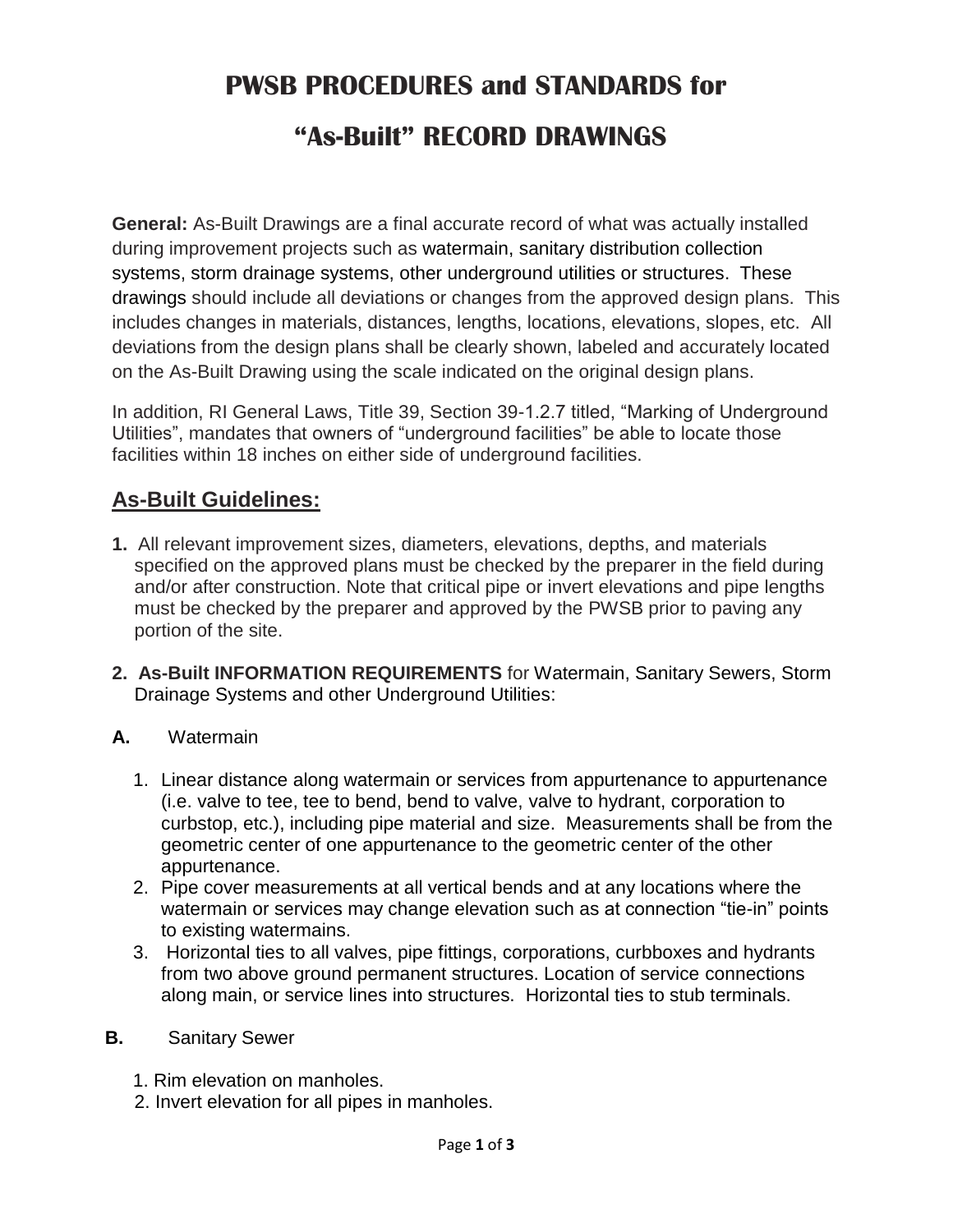- 3. Linear distance along sewer from structure to structure, including pipe size and material.
- 4. Recalculated pipe slopes based on invert to invert elevation along the linear distance between manholes.
- 5. Location of service connections along main and service lines into structures. Horizontal ties to stub terminals.
- 6. Complete record drawings of lift stations, including all piping, electrical elements, and pumping elements.
- **C.** Storm Drainage Systems
	- 1. Rim elevations on inlets, catch basins, manholes, and other special structures.
	- 2. Invert elevation of all pipes within inlets, catch basins, manholes, end sections, headwalls, culverts and other special structures.
	- 3. Linear distance along drainage line from structure to structure, pipe size and material.
	- 4. Recalculated pipe slopes based on invert to invert elevations along the linear distance between structures.
	- 5. Location of service connections along main, and service lines into structures. Horizontal ties to stub terminals.
- **D.** Underground Site Utilities (Electrical, Gas, Telephone, Cable)
	- 1. Linear distance along conduits/pipes/direct burial cable lines or service runs from appurtenance to appurtenance (i.e. valve to tee, tee to bend, bend to valve, bend to vault/handhole, bend to conduit riser, etc.), including pipe/conduit material and size. Measurements shall be from the geometric center of one appurtenance to the geometric center of the other appurtenance.
	- 2. Pipe/conduit cover measurements at all vertical bends and at any locations where the pipe/conduit or service runs may change elevation such as at connection "tiein" points to the existing utility.
	- 3. Horizontal ties to all valves, pipe/conduit fittings, shutoffs, vault/handholes and conduit risers from two above ground permanent structures. Location of service connections along pipe/conduit, or service lines into structures. Horizontal ties to stub terminals.

All pipe/conduit, pipe/conduit fittings and invert/rim elevations and all pipe/conduit lengths shall be clearly marked As-Built in some way on the approved As-Built Drawings. The preferred format for As-Built Drawings is to draw a line through design elevations, lengths, sizes, etc., and to show the As-Built value within an "As-Built cloud." Where the As-Built information is exactly the same as the design information, the design information shall be enclosed in an "As-Built cloud" to show that it was checked, but that it did not change.